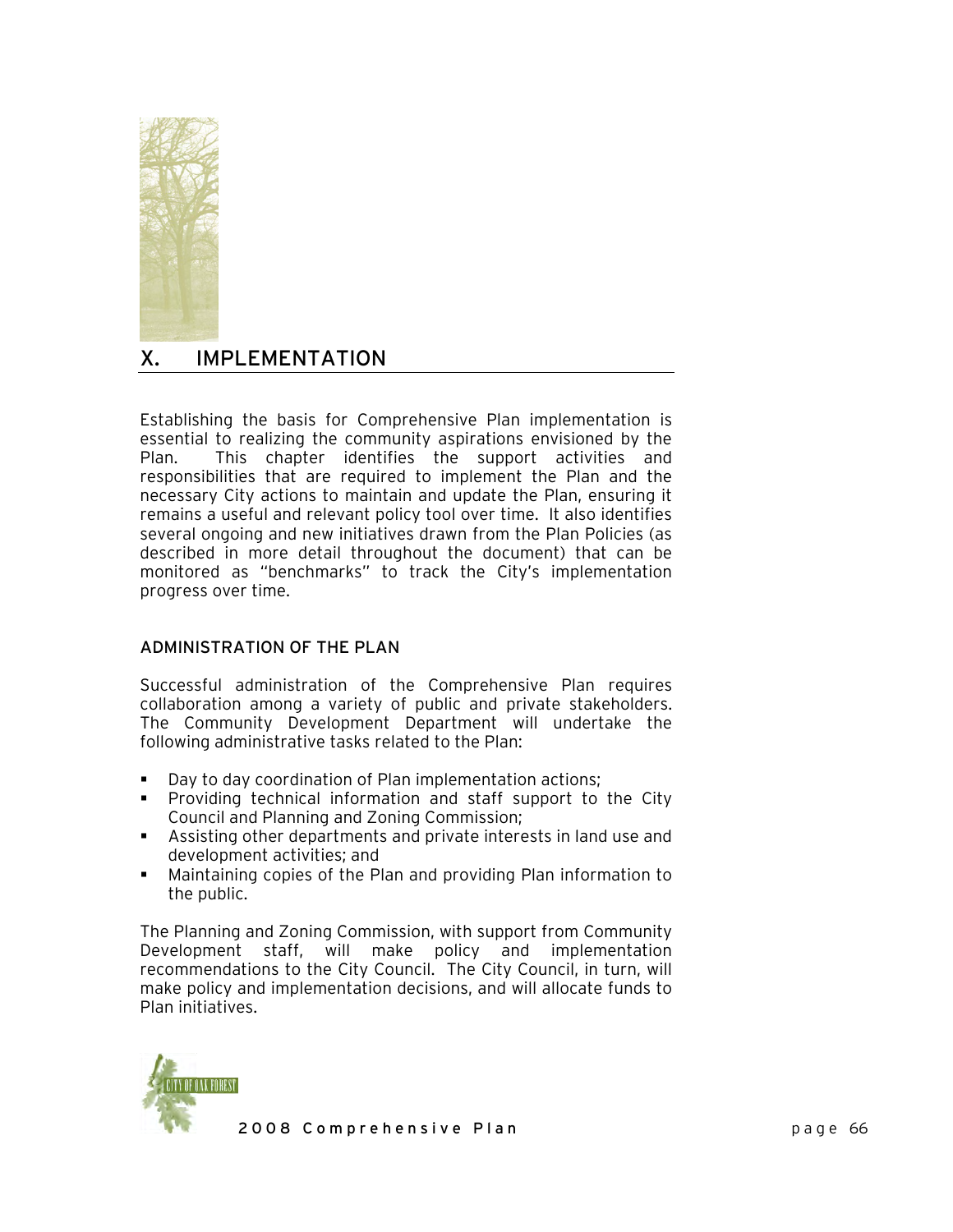

The Community Development Department will work cooperatively with the following entities to move Plan initiatives forward, as appropriate:

- City departments and other government agencies, including (but not limited to): Public Works, the Police and Fire Departments, the Park District, School Districts, Cook County and the State of Illinois.
- The business community, including (but not limited to): the Oak Forest Chamber of Commerce, the South Suburban Mayors and Managers Association, business owners, property owners, developers and financial institutions.
- Public and civic groups, including (but not limited to): homeowners associations, neighborhood organizations, community service organizations and special interest groups.

## Development Regulations

The Future Land Use Framework represents the community's desired development pattern for the future. A key implementation mechanism used to achieve the desired development pattern is the mapping of zoning districts that regulate use of property and development densities anticipated by the Framework. Several existing development regulations should be evaluated, as they may not fully support the Plan:

- Single family residential district regulations: As discussed in more detail under separate cover in the Housing Policy Plan, current single family zoning district regulations do not facilitate a variety of home sizes and price points, limiting the City's ability to create an increased variety of housing options. Additionally, in some well established areas the zoning district currently mapped results in significant numbers of non-conforming structures. Both the district structure and mapping of single family residential zoning districts should be studied for potential future modification to address both of these conditions.
- Multi-family residential district regulations: As with single family zoning districts, the two existing multi-family zoning districts should be revisited to identify appropriate text amendments to better achieve the policy objectives of the City. At present the R5 District allows only a maximum of 6 dwelling units per acre, and the R6 a maximum of 12 dwelling units per acre and a

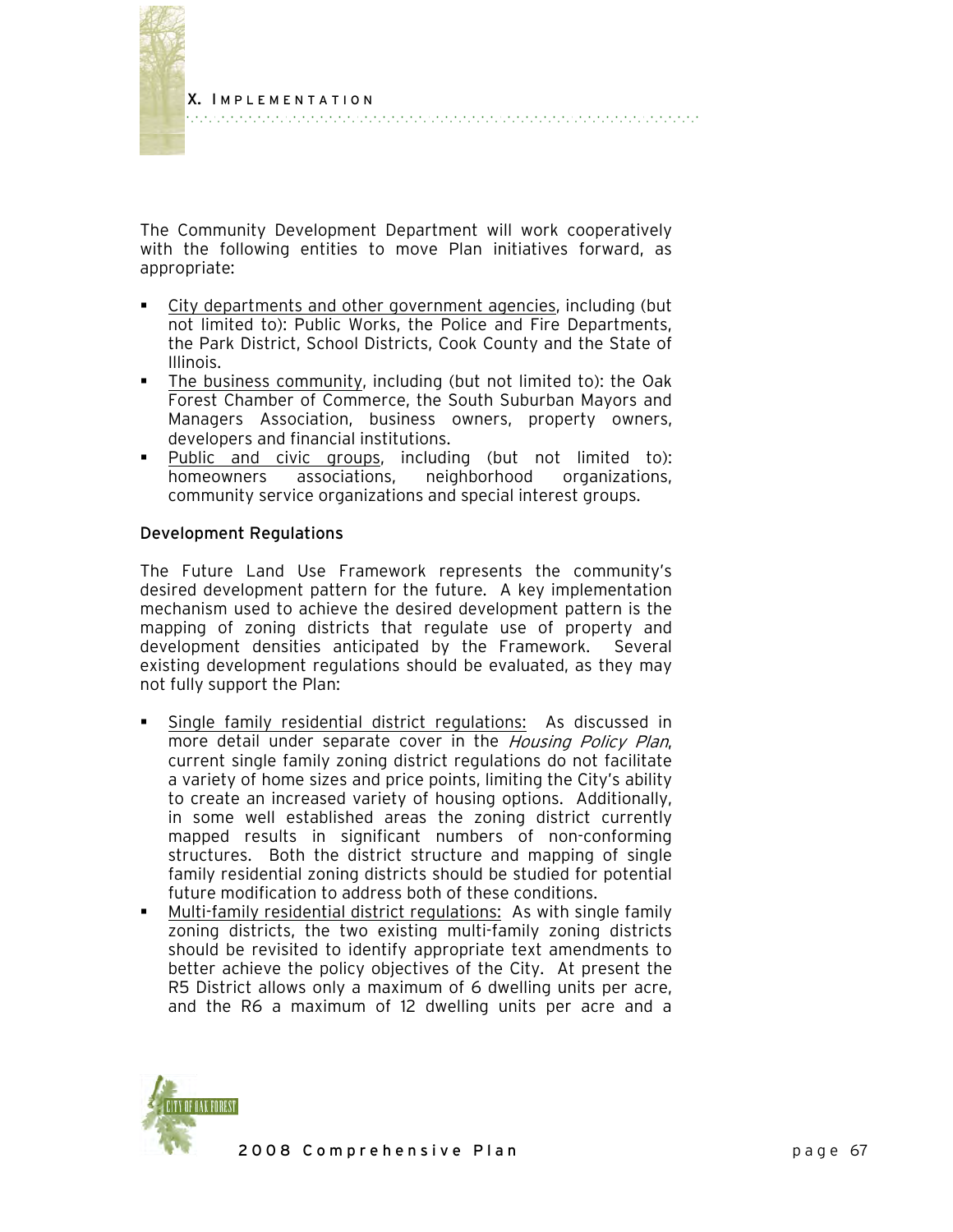maximum building height of 35 feet. Consideration should be given to the creation of a new multi-family district for use in the Metra Station area to support the development pattern anticipated in the Sub-Area Plan. As proposals are received, rezoning should be undertaken to facilitate development in compliance with the Future Land Use Framework.

- B1 Commercial district regulations: It is beneficial that the allowable uses in the B1 district applied near the Metra Station do not include auto-oriented uses such as gas stations, and auto repair facilities. These uses are allowed as special uses, but are not encouraged. While flexibility with regard to building height and density already exists, the B1 bulk and area regulations should be revisited to ensure that setbacks, parking and other requirements will result in the pedestrian-friendly environment desired by the City.
- B3 Planned Commercial district regulations: Both text and map amendments should be undertaken for the B3 district, re-zoning properties along Cicero Avenue as appropriate to conform to the intent of the Future Land Use Framework. This is an issue in particular for properties located between Cicero Avenue and Lamon Avenue where residential properties are currently zoned for commercial use. Residential zoning should be reapplied to these properties, with clearly delineated standards developed for potential future zoning of the rear (eastern portion) of the properties to B3.
- PMU Planned Mixed Use district regulations: The PMU district has been created, and should be applied to properties designated in the Future Land Use Framework and Sub-Area Plan for mixed use development, where adequate access and visibility are present for ground-floor commercial uses to be successful. The development standards for the district should be revisited to ensure that they support the objectives of the Plan.

#### Design Standards and Guidelines

Detailed standards and/or guidelines will be needed to ensure that property owners and developers have a clear understanding of the City's expectations with regard to development and redevelopment. While some standards can be embodied in the basic bulk and area regulations by zoning district, an "overlay" district applied to Sub-Area and corridor properties should be created to more explicitly describe the City's expectations for these high profile areas. For some other development-related issues, City-wide standards should

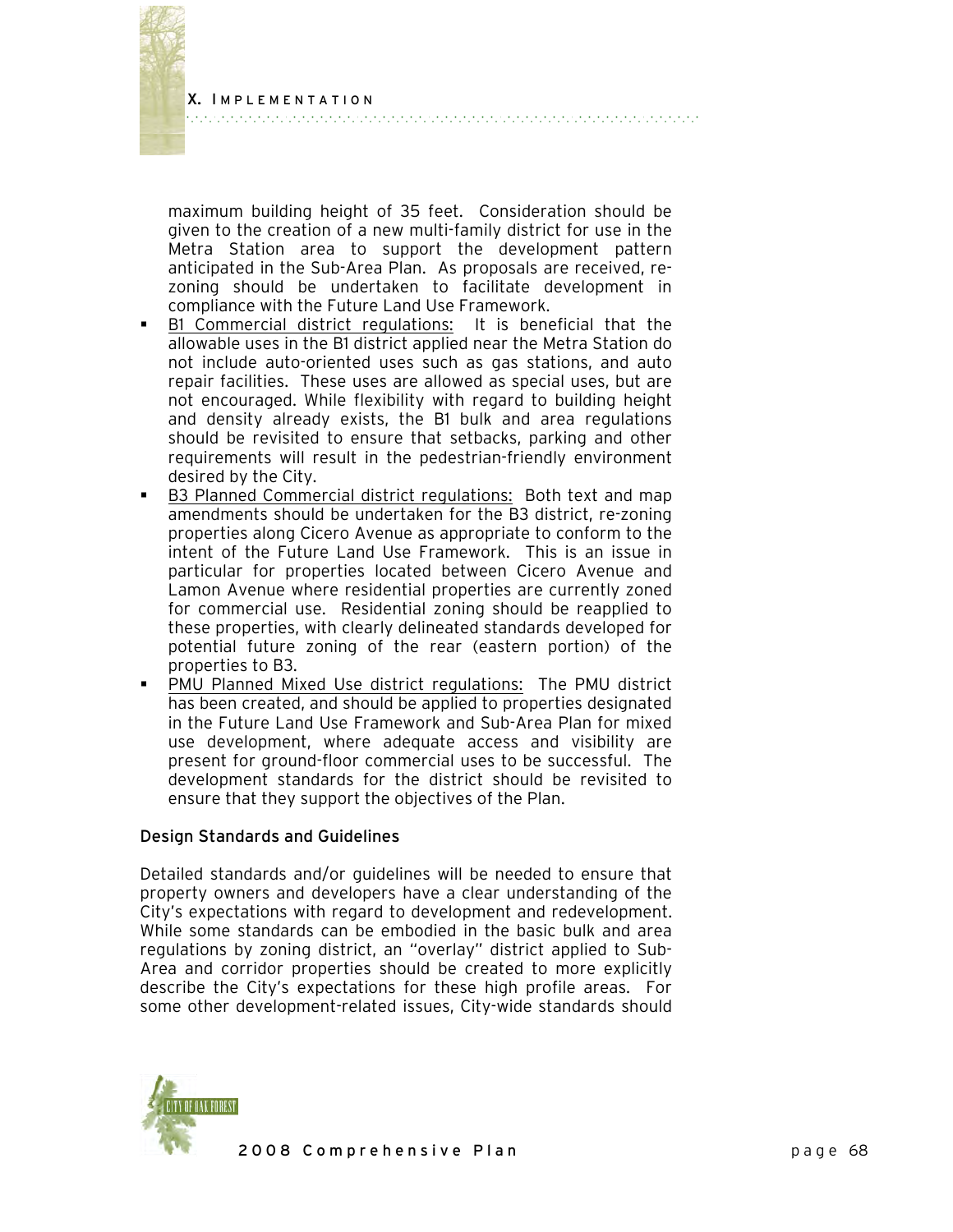

potentially be created or modified. Though not an exhaustive list, the following issues should be addressed:

- Potential density and/or building height bonuses in exchange for achieving other City objectives, such as publicly accessible open space or affordable residential dwelling units;
- Open space and buffering requirements, in particular when adjacent to single family residential areas;
- Requirements for significant landscaping and high quality fencing, signage and other site features;
- Requirements that "green" technologies be used in building and site design and construction (LEED certification);
- Mitigation of traffic and/or other external impacts of development, with the developer contributing an appropriate portion of the associated costs;
- Reduction of curb cuts on arterials;
- **Protection of trees, waterways and other natural features; and**
- Environmentally sensitive strategies for site improvements such as storm water detention, landscaping and site lighting.

## Capital Improvement Program

The City's Capital Improvement Program (CIP) is also an important implementation mechanism for programming and funding public projects and infrastructure improvements. Public dollars will always be limited, so the City should balance its priorities with available resources and other funding source options to effectively leverage public expenditures. When updating its annual CIP, the City should consider the Goals and Policies contained in the Plan.

#### Funding Source Options

A variety of other funding sources may be available to the City for implementing projects recommended by the Plan. The City will need to stay abreast of changes in funding programs to determine applicability requirements, deadlines, and matching funds needed. Potential funding sources include the following:

- Tax Increment Financing (TIF) Districts in additional areas of the City
- Business Improvement District (BID) designation(s)
- **Special Services Area (SSA) designation(s)**

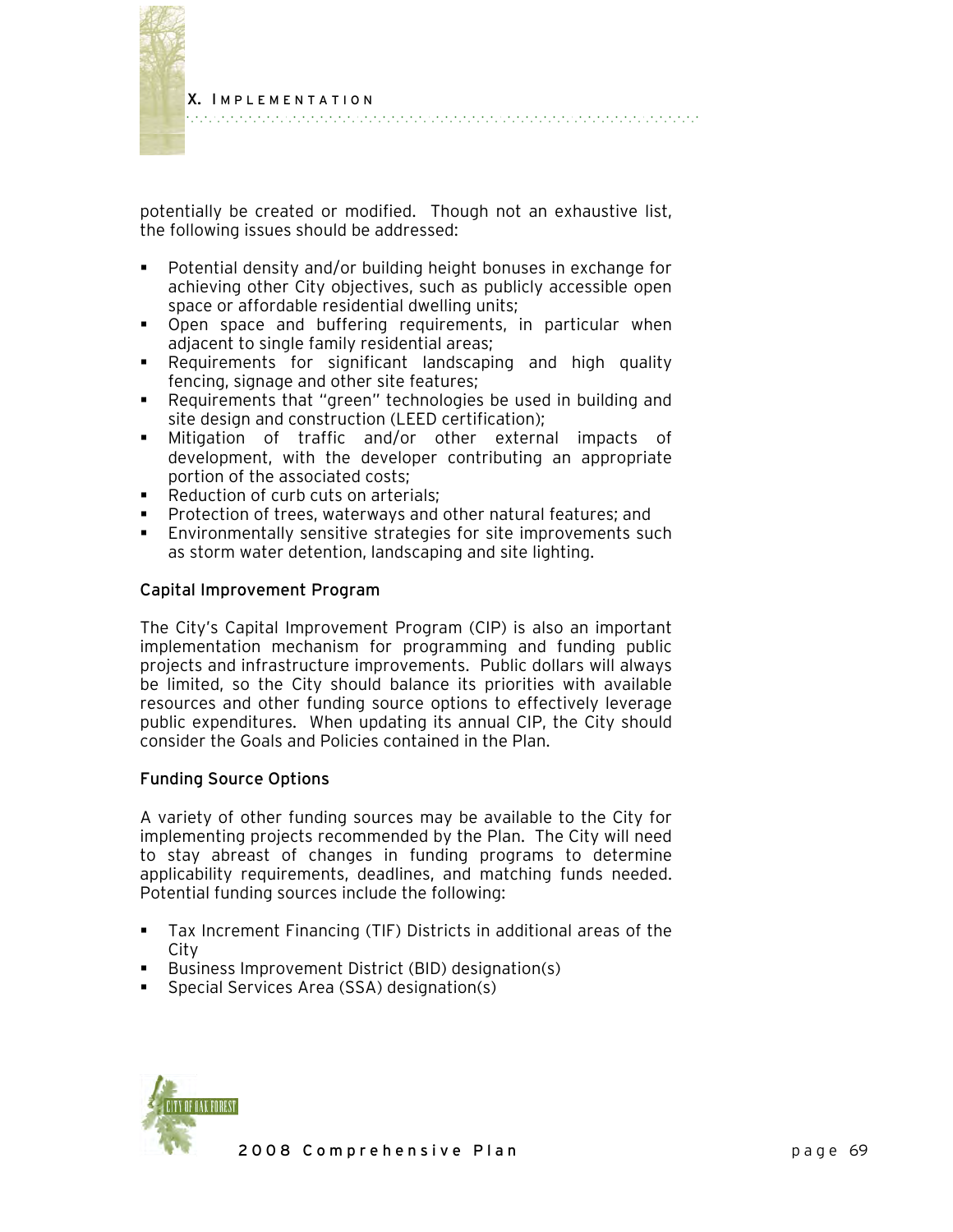

- **Illinois Department of Transportation (IDOT) programs, including** ITEP grants, CMAQ grants and the Safe Routes to School program [\(www.dot.state.il.us\)](http://www.dot.state.il.us/)
- **Illinois Department of Natural Resources (IDNR) programs,** including bicycle path and open space acquisition grants ([www.dnr.state.il.us](http://www.dnr.state.il.us/))
- **Illinois Environmental Protection Agency (IEPA) programs,** including brownfield remediation grants [\(www.epa.state.il.us](http://www.epa.state.il.us/))
- **Illinois Housing Development Authority (IHDA) programs,** including low income housing tax credits [\(www.ihda.org](http://www.ihda.org/))
- Federal Highway Administration programs, including planning and implementation grants [\(www.fhwa.dot.gov](http://www.fhwa.dot.gov/))
- Department of Housing and Urban Development (HUD) programs, including CDBG and brownfield remediation grants ([www.hud.gov\)](http://www.hud.gov/)

The City should strive to maximize the impact of local funds by seeking out grants and/or other government sources that may be combined with them, strategically matching available funds with initiatives to maximize the impact of limited local funds. The City should also pursue public/private partnerships with developers to maximize the benefits gained from public incentives as opportunities arise.

## REVIEW AND UPDATE

The Comprehensive Plan is not a static document, and the planning process must be continuous. Monitoring and updating should occur on a regular basis.

## Plan Maintenance

The City's Community Development Department should maintain and update the Comprehensive Plan in a timely manner. In order to maintain the Plan's applicability, City staff should undertake the following:

- Make the Plan available for public purchase and review at City offices, the public library, and the municipal website;
- Develop and continually update a list of possible issues or needs that may need to be addressed through Plan amendments; and,
- Assist the Planning and Zoning Commission and City Council in administration, interpretation, and application of the Plan.

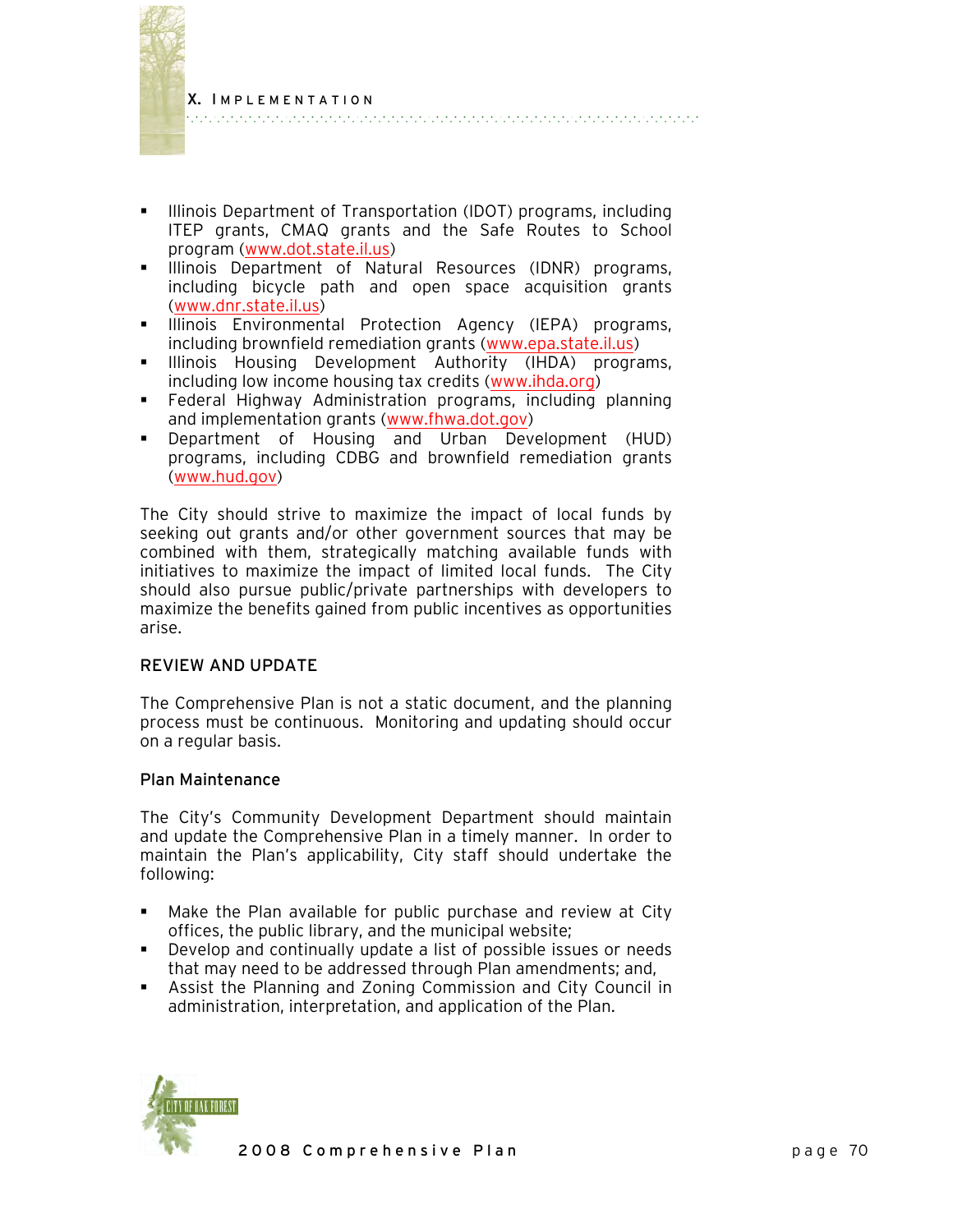

#### Plan Review

The City should review the Plan annually to coincide with the budget process and capital improvement program update. This will allow Plan recommendations to be considered as part of upcoming fiscal year commitments. Regular review of the Plan will ensure that its recommendations remain relevant to community needs.

## Plan Update

The City should undertake a systematic review and update of the Comprehensive Plan at least every ten years. This process should include input provided by local stakeholder organizations and residents. The need for Plan amendments is the result of many influences, such as changes in community preferences, external influences or emerging needs not foreseen at the time of Plan adoption. Any proposed amendment to the Comprehensive Plan should be subject to the following process:

- The Plan amendment request and supporting documentation must be submitted in writing in a form acceptable to the Community Development Department.
- A public hearing must be held before the Planning and Zoning Commission. Upon close of the public hearing, the Commission may recommend approval or disapproval of the Plan amendment, or approval with modifications. The Commission may seek information, advice or technical support from the Community Development Department or other advisors it deems appropriate, to draw reasonable conclusions regarding the proposed amendment.
- The Planning and Zoning Commission's recommendation is forwarded to the City Council. In accordance with state law, the City Council must take formal action on the Commission's recommendation within ninety (90) days of the close of the public hearing, or no action may be taken without a new public hearing.

#### KEY IMPLEMENTATION INITIATIVES

The Goals and Policies in each chapter of the Plan identify many actions that are ongoing or will be initiated during the time frame of the Plan. The initiatives described below reflect the general courses of action required by the City to achieve the more specific and

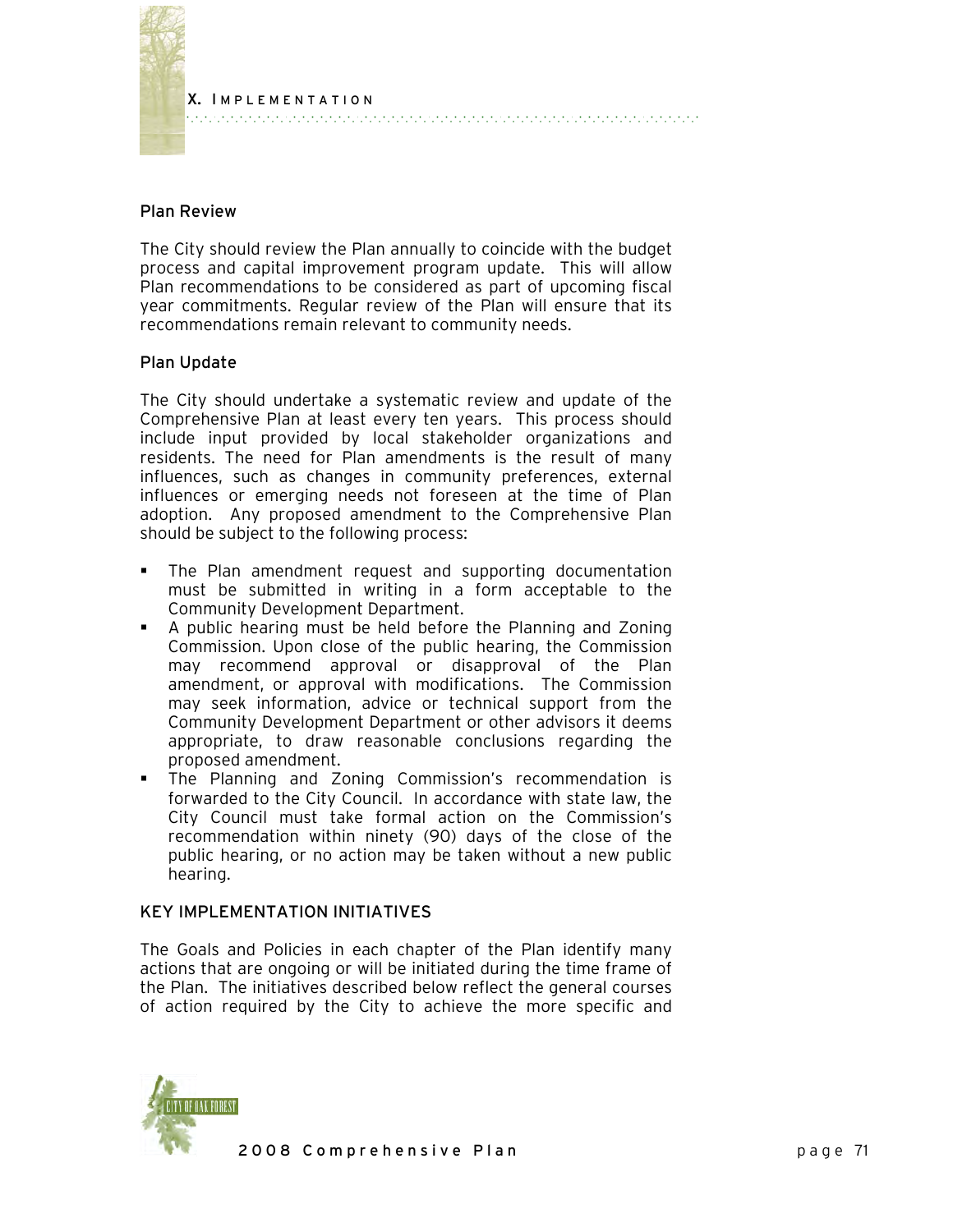

focused actions described throughout the Plan. The On-Going Initiatives listed below are those that are already underway and should be continued; New Initiatives are those that should be initiated within one to three years of Plan adoption (i.e. by 2010). While these lists will evolve over time, they should be used as "benchmarks" to gauge City progress in implementing the Comprehensive Plan until such time as it is updated again.

## On-Going Initiatives

- Continue and potentially expand or alter programs to encourage improvements to commercial properties in highly visible locations.
- Continue and potentially expand the Business Retention Program to support existing businesses, potentially to include additional loan and/or grant programs.
- Maintain and implement the city's Economic Development Strategy.
- Continue and expand efforts to "market" Oak Forest to local residents and the broader region, in conjunction with the Oak Forest Chamber of Commerce and major property owners/managers.
- Consistently pursue code enforcement, in particular in commercial, industrial and multi-family residential areas.
- Expand streetscape and pedestrian improvements along 159th Street and Cicero Avenue, building upon improvements already in progress.
- Continue efforts to complete the sidewalk network throughout the City, building upon recent installations near the Metra Station.
- **Implement the comprehensive community gateway signage** program, to establish a consistent identity visually related to signage at the Gateway development.
- Continue and expand cooperative efforts with other agencies and service providers to provide improved facilities and services to City residents. Though not an exhaustive list, such efforts should include:

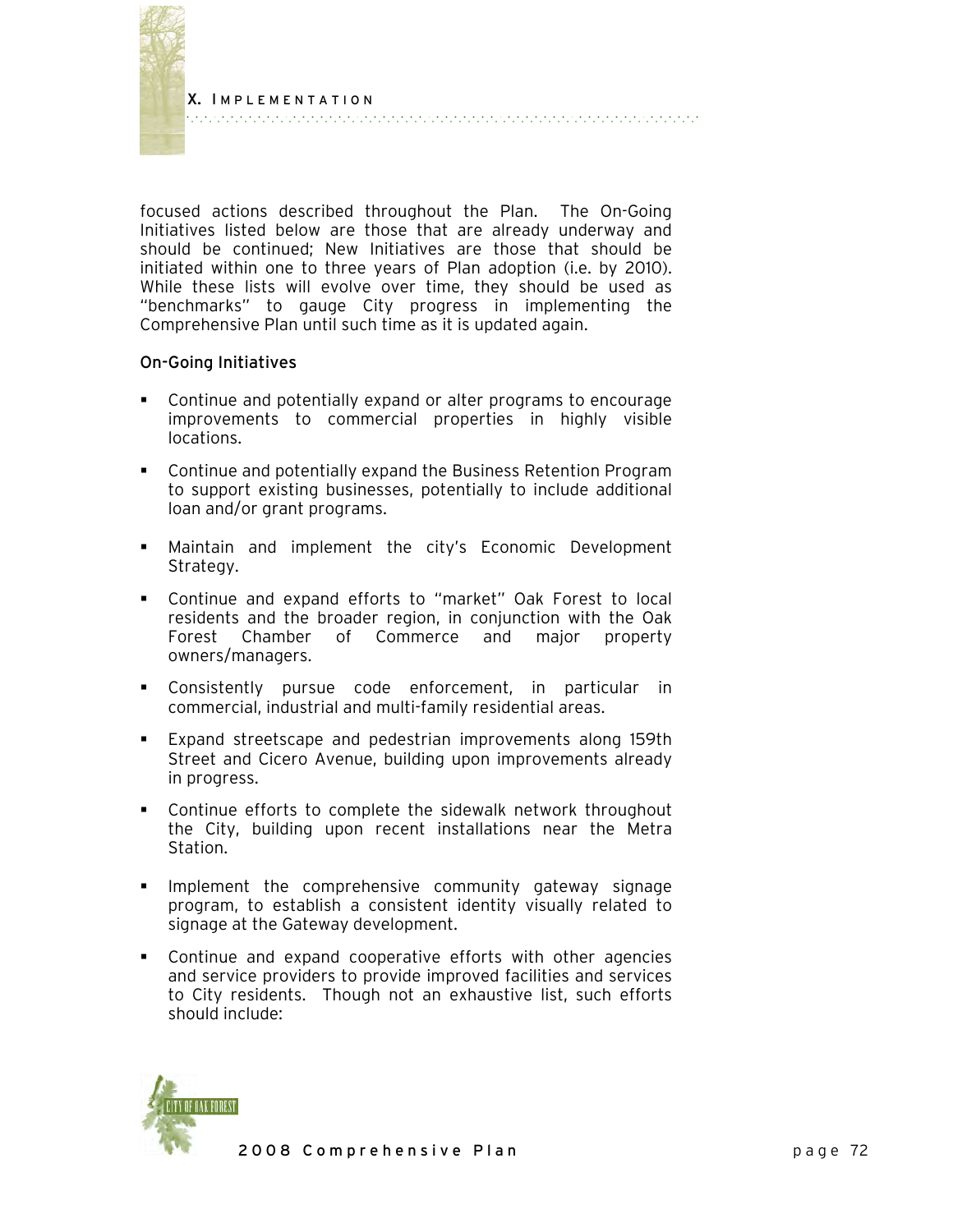

- o Monitoring and addressing the impacts of roadway improvements both within and near Oak Forest, in conjunction with the County and IDOT;
- o Coordinating with IDOT regarding speed limits on City arterials, curb cut modifications and the potential need for additional and modified traffic controls as redevelopment occurs;
- o Working with Metra to ensure successful replacement of the existing Oak Forest Metra Station, with associated facility improvements and connections;
- o Working with regional partners to address issues of regional significance, such as watershed planning;
- o Cooperate with the Park District and area School Districts to assess evolving needs with regard to community services, facilities and programs to ensure that resident needs are being met; and
- o Work with the CCFPD to ensure adequate maintenance of natural areas and trails, controlling vegetation to facilitate natural drainage patterns and ensure adequate visibility at trail intersections and crossings.

## New Initiatives

- Pursue the updates to development regulations and the zoning map outlined previously in this chapter.
- Pursue the development of appropriate overlay and/or community-wide development standards, as discussed previously in this chapter.
- Assess policies with regard to cost sharing for infrastructure improvements, to ensure that private sector developers are bearing their fair share of costs necessitated by development projects. Consider the creation of more Special Service Areas (SSAs) to fund costs associated with commercial area upkeep and maintenance, in particular in the Metra Station area.
- Pursue land assembly through voluntary sales in areas targeted for Sub-Area and corridor redevelopment efforts, to facilitate projects and public improvements that are compatible with the Plan.